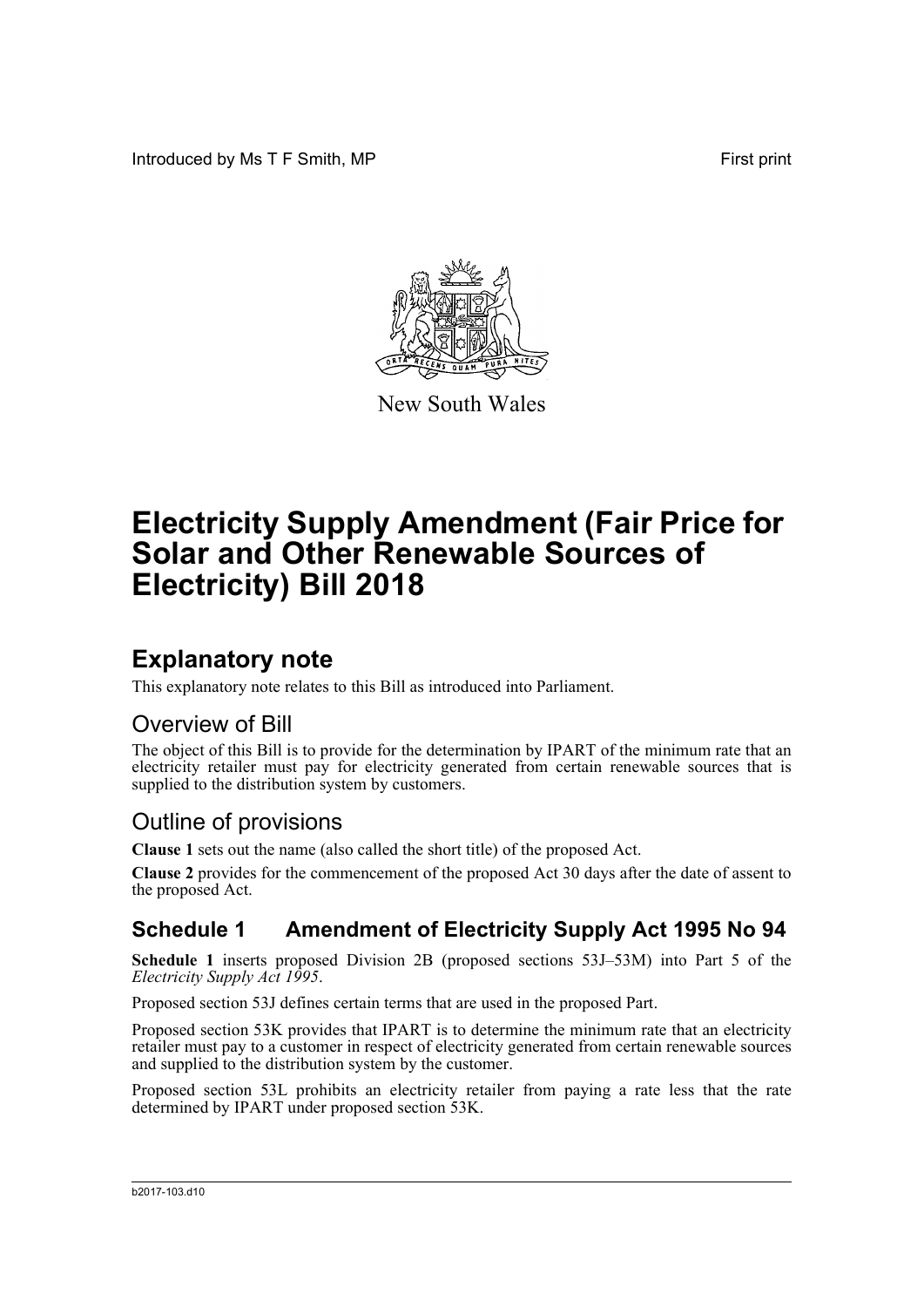Electricity Supply Amendment (Fair Price for Solar and Other Renewable Sources of Electricity) Bill 2018 [NSW] Explanatory note

Proposed section 53M requires an electricity retailer to keep records for the purposes of the proposed Division.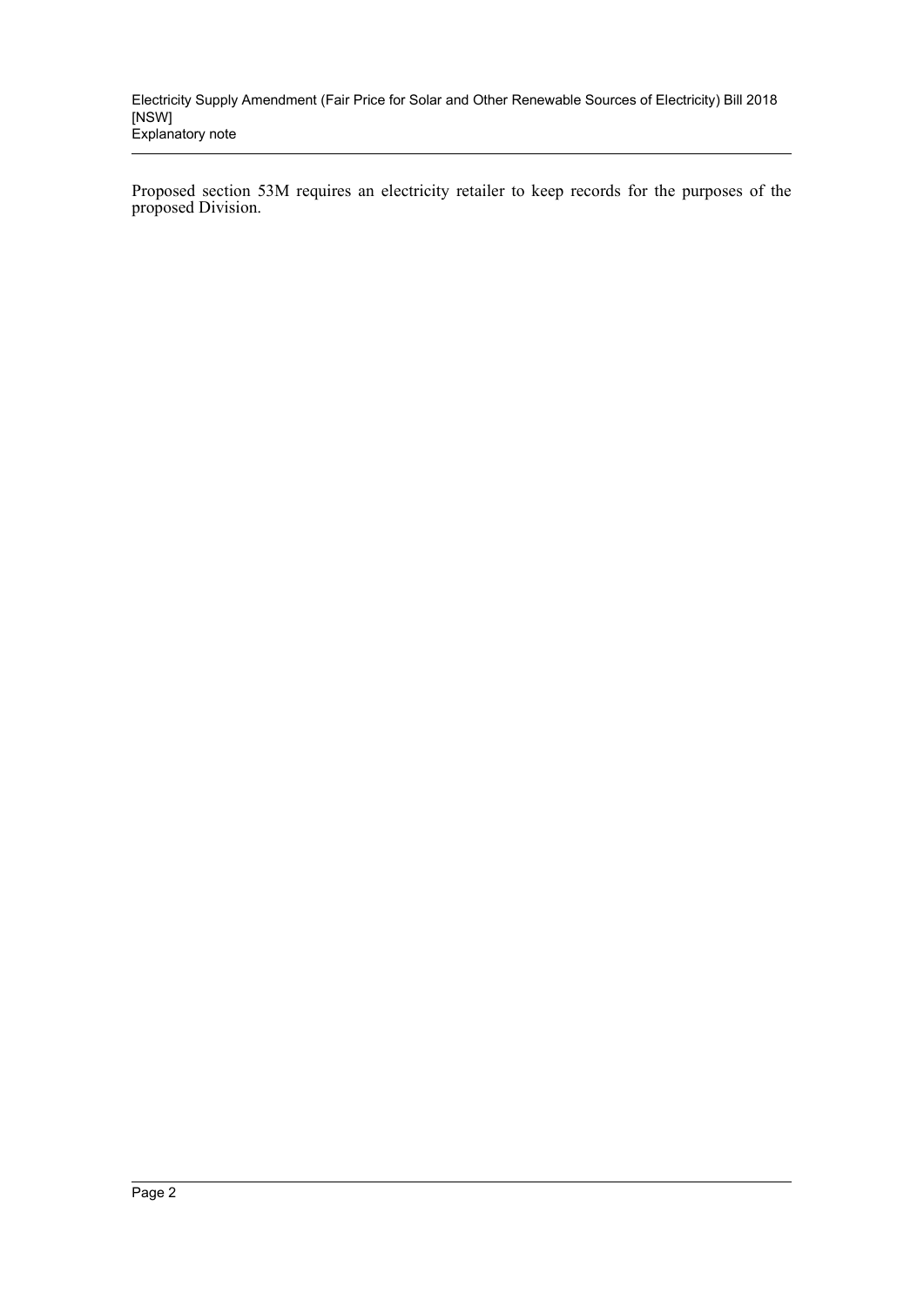Introduced by Ms T F Smith, MP First print



New South Wales

# **Electricity Supply Amendment (Fair Price for Solar and Other Renewable Sources of Electricity) Bill 2018**

### **Contents**

| Schedule 1 | <b>Amendment of Electricity Supply Act 1995 No 94</b> |      |
|------------|-------------------------------------------------------|------|
|            | 2 Commencement                                        |      |
|            | Name of Act                                           |      |
|            |                                                       | Page |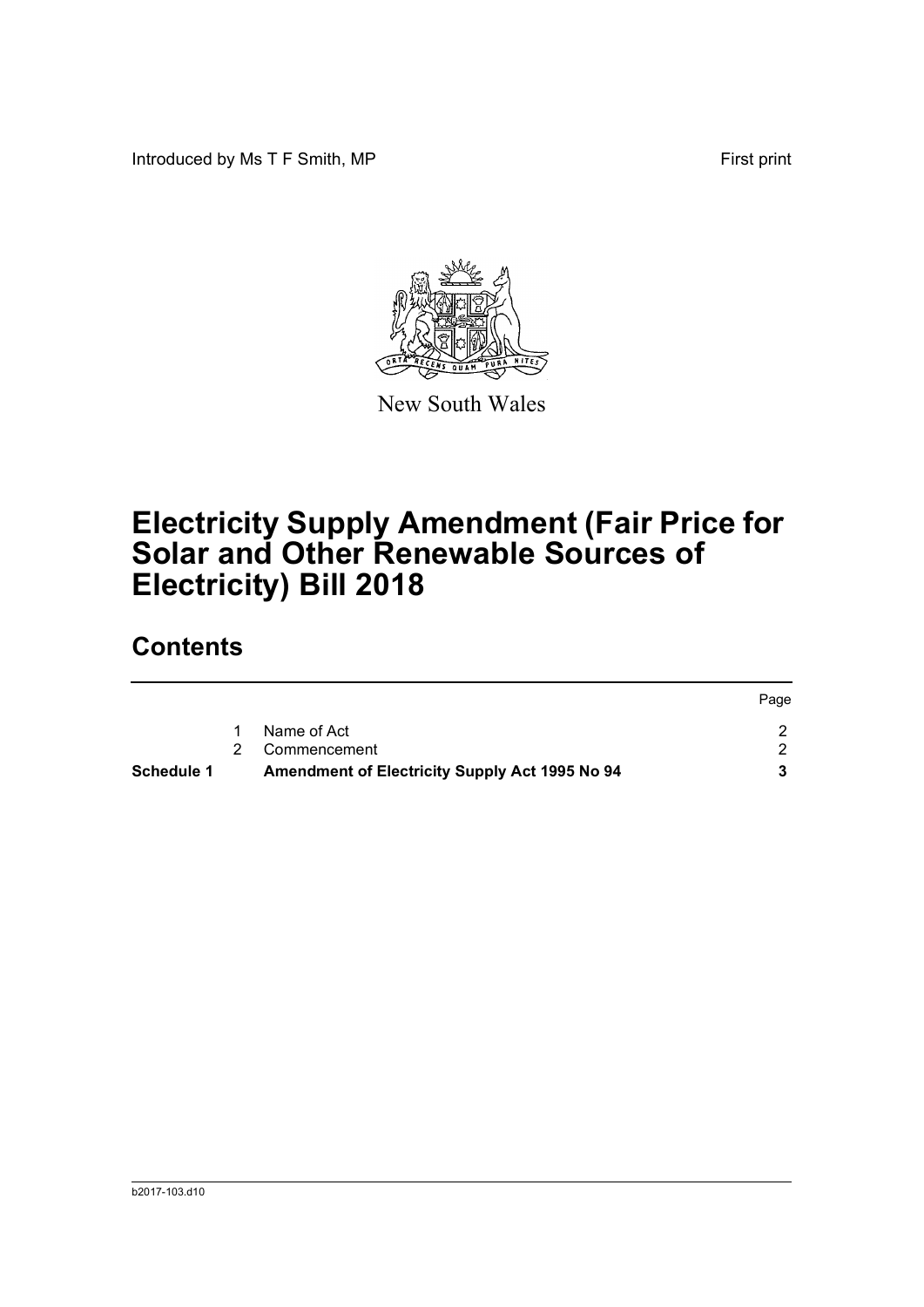

New South Wales

## **Electricity Supply Amendment (Fair Price for Solar and Other Renewable Sources of Electricity) Bill 2018**

No , 2018

#### **A Bill for**

An Act to amend the *Electricity Supply Act 1995* to make provision with respect to a minimum price for electricity produced by small-scale renewable energy generators.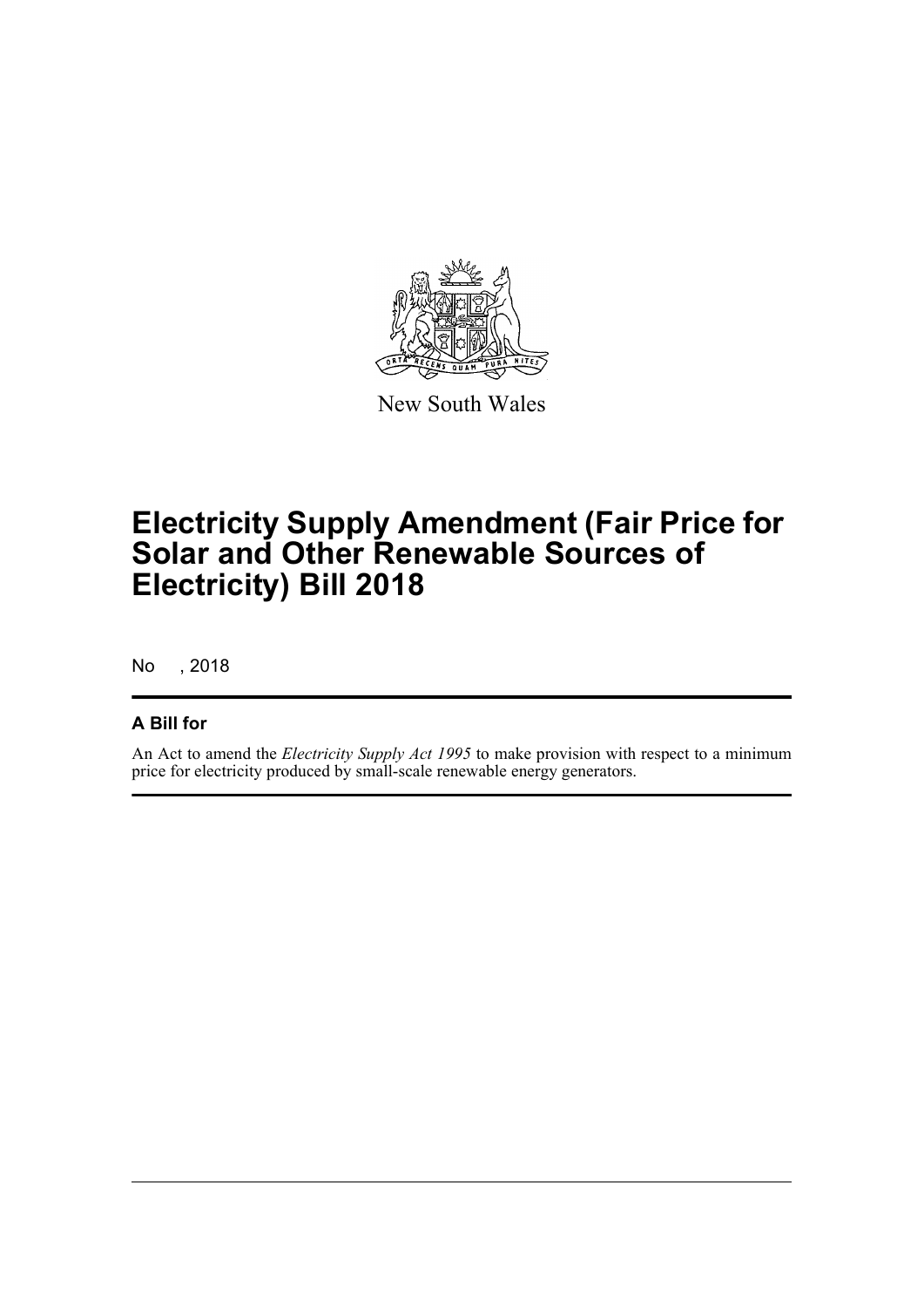Electricity Supply Amendment (Fair Price for Solar and Other Renewable Sources of Electricity) Bill 2018 [NSW]

<span id="page-4-1"></span><span id="page-4-0"></span>

| 2      |
|--------|
| 3<br>4 |
| 5      |
| 6      |
|        |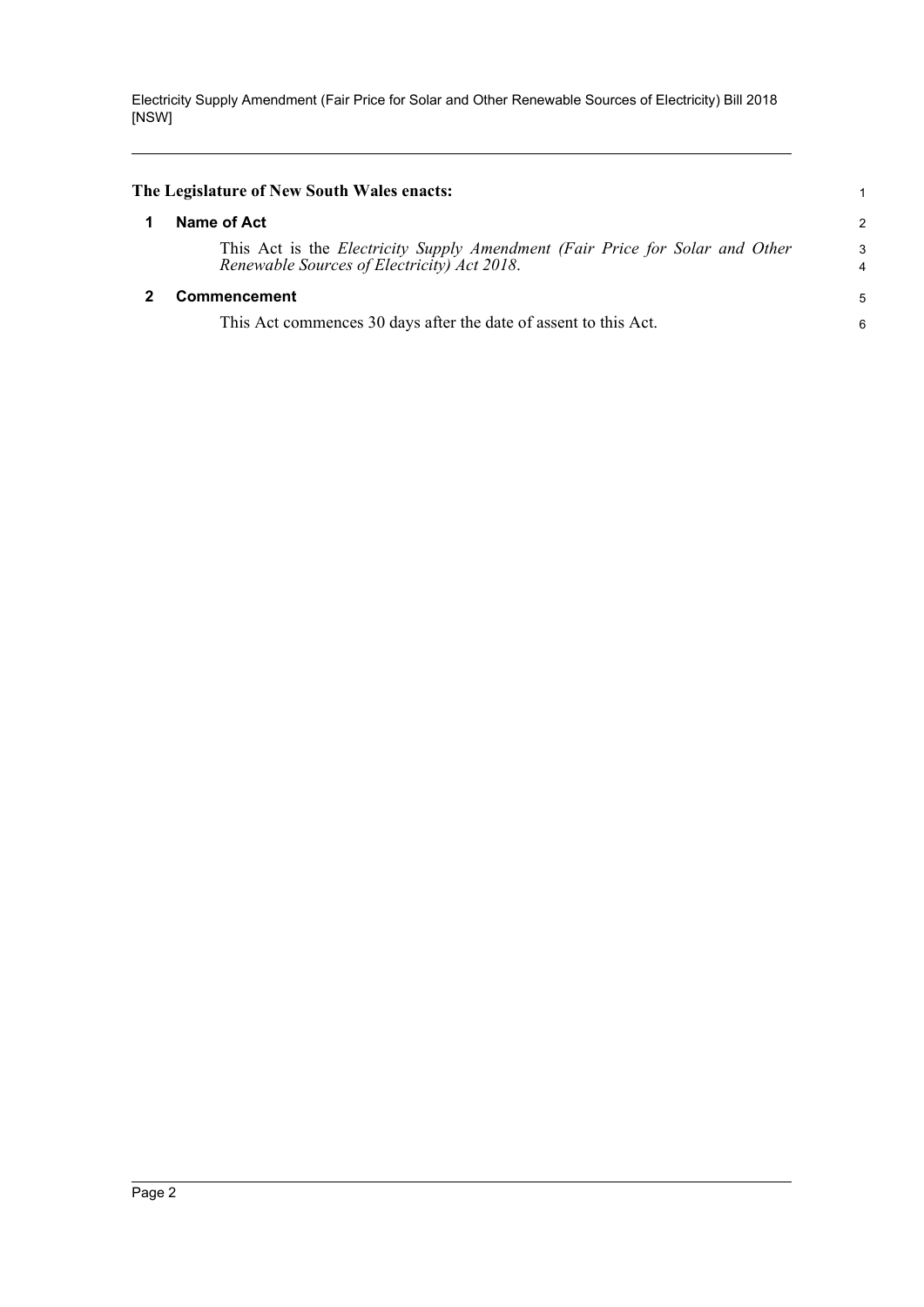Electricity Supply Amendment (Fair Price for Solar and Other Renewable Sources of Electricity) Bill 2018 [NSW]

Schedule 1 Amendment of Electricity Supply Act 1995 No 94

<span id="page-5-0"></span>

| <b>Schedule 1</b> |                                     |     |                    | <b>Amendment of Electricity Supply Act 1995 No 94</b>                                                                                                                                                                                                                                                                | 1                    |  |  |  |  |  |
|-------------------|-------------------------------------|-----|--------------------|----------------------------------------------------------------------------------------------------------------------------------------------------------------------------------------------------------------------------------------------------------------------------------------------------------------------|----------------------|--|--|--|--|--|
|                   |                                     |     |                    | Part 5 Powers and duties of network operators and retailers                                                                                                                                                                                                                                                          | $\overline{c}$       |  |  |  |  |  |
|                   | Insert after Division 2A of Part 5: |     |                    |                                                                                                                                                                                                                                                                                                                      |                      |  |  |  |  |  |
|                   | <b>Division 2B</b>                  |     |                    | Minimum rate for electricity produced by complying<br>generators from renewable sources                                                                                                                                                                                                                              |                      |  |  |  |  |  |
|                   | 53J                                 |     | <b>Definitions</b> |                                                                                                                                                                                                                                                                                                                      | 6                    |  |  |  |  |  |
|                   |                                     |     |                    | In this Division:                                                                                                                                                                                                                                                                                                    | 7                    |  |  |  |  |  |
|                   |                                     |     |                    | complying generator means a generator that:                                                                                                                                                                                                                                                                          | 8                    |  |  |  |  |  |
|                   |                                     |     | (a)                | is a solar photovoltaic generator or a wind turbine, or a renewable<br>energy generator of a class prescribed by the regulations, that has a<br>generating capacity of no more than 10 kilowatts, and                                                                                                                | 9<br>10<br>11        |  |  |  |  |  |
|                   |                                     |     | (b)                | complies with, and is installed and connected in a manner that complies<br>with, any safety, technical or metering requirements that are prescribed<br>by the regulations or market operations rules.                                                                                                                | 12<br>13<br>14       |  |  |  |  |  |
|                   |                                     |     |                    | <i>minimum rate</i> means the rate determined by the Independent Pricing and<br>Regulatory Tribunal ( $\mathbf{IPART}$ ) under this Division as the minimum amount<br>payable by a retailer to a customer for electricity produced by the customer's<br>complying generator and supplied to the distribution system. | 15<br>16<br>17<br>18 |  |  |  |  |  |
|                   | 53K                                 |     |                    | <b>IPART</b> to determine minimum rate for complying generators                                                                                                                                                                                                                                                      | 19                   |  |  |  |  |  |
|                   |                                     | (1) |                    | IPART is to determine, in respect of each financial year, the minimum rate<br>payable by a retailer to a customer for electricity produced by the customer's<br>complying generator and supplied to the distribution system.                                                                                         | 20<br>21<br>22       |  |  |  |  |  |
|                   |                                     | (2) |                    | In making such a determination, IPART is to have regard to the following:                                                                                                                                                                                                                                            | 23                   |  |  |  |  |  |
|                   |                                     |     | (a)                | the price of electricity in the wholesale market,                                                                                                                                                                                                                                                                    | 24                   |  |  |  |  |  |
|                   |                                     |     | (b)                | any distribution and transmission losses avoided in New South Wales<br>by the supply of electricity by complying generators,                                                                                                                                                                                         | 25<br>26             |  |  |  |  |  |
|                   |                                     |     | (c)                | any avoided fees and ancillary charges,                                                                                                                                                                                                                                                                              | 27                   |  |  |  |  |  |
|                   |                                     |     | (d)                | the avoided distribution system investment costs,                                                                                                                                                                                                                                                                    | 28                   |  |  |  |  |  |
|                   |                                     |     | (e)                | the avoided social cost of carbon,                                                                                                                                                                                                                                                                                   | 29                   |  |  |  |  |  |
|                   |                                     |     | (f)                | the avoided human health costs attributable to a reduction in air<br>pollution,                                                                                                                                                                                                                                      | 30<br>31             |  |  |  |  |  |
|                   |                                     |     | (g)                | any other matter that, in the opinion of IPART, is relevant to the making<br>of the determination.                                                                                                                                                                                                                   | 32<br>33             |  |  |  |  |  |
|                   |                                     | (3) |                    | The regulations may prescribe a methodology or factors for determining any<br>of the following:                                                                                                                                                                                                                      | 34<br>35             |  |  |  |  |  |
|                   |                                     |     | (a)                | the avoided social cost of carbon,                                                                                                                                                                                                                                                                                   | 36                   |  |  |  |  |  |
|                   |                                     |     | (b)                | the avoided human health costs attributable to a reduction in air<br>pollution.                                                                                                                                                                                                                                      | 37<br>38             |  |  |  |  |  |